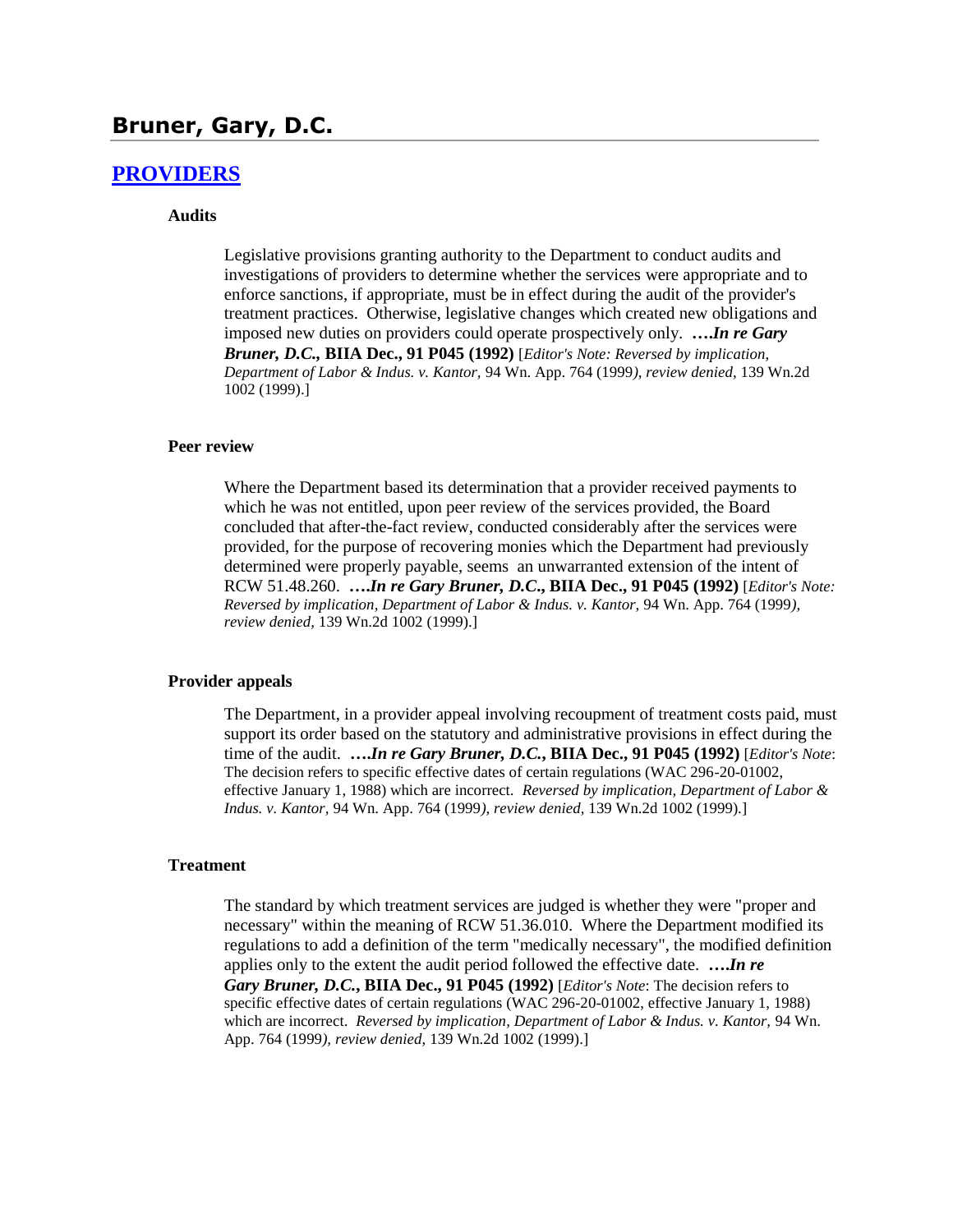# **[STAYS ON APPEAL](http://www.biia.wa.gov/SDSubjectIndex.html#STAYS_ON_APPEAL)**

### **Effect of appeal to Board on Department's order**

Where a provider appeals the Department's suspension of authorization to be paid for services to injured workers, the appeal necessarily stays further action and suspends the order pending a decision by the Board. **….***In re Gary Bruner, D.C***., BIIA Dec., 91 P045 (1992)** [*Editor's Note: Reversed by implication, Department of Labor & Indus. v. Kantor,* 94 Wn. App. 764 (1999*), review denied,* 139 Wn.2d 1002 (1999).]

Scroll down for order.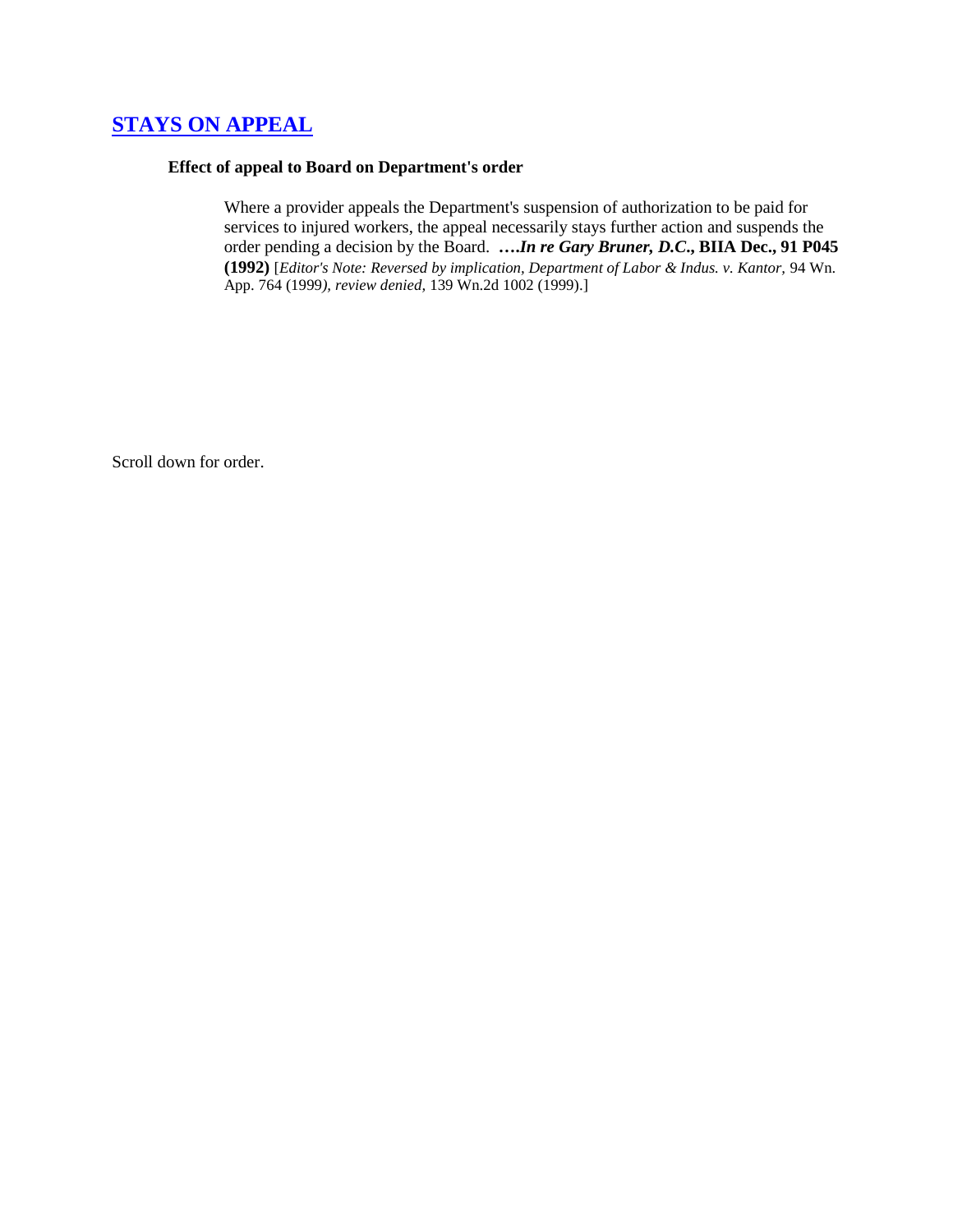## **BEFORE THE BOARD OF INDUSTRIAL INSURANCE APPEALS STATE OF WASHINGTON**

**) ) ) ) ) )**

**IN RE: GARY G.C. BRUNER, D.C. ) DOCKET NO. 91 P045**

**ORDER VACATING PROPOSED DECISION AND ORDER, GRANTING PARTIAL SUMMARY JUDGMENT, STAYING DEPARTMENT ACTION, AND REMANDING APPEAL FOR FURTHER PROCEEDINGS**

### **PROVIDER NO. 17318**

APPEARANCES:

Provider, Gary G.C. Bruner, D.C., by Trujillo & Peick, P.S., per John C. Peick

Department of Labor and Industries, by Office of the Attorney General, per Penny L. Allen, Assistant

This is an appeal filed by the provider, Gary G.C. Bruner, D.C., on April 3, 1991 from an order of the Department of Labor and Industries dated February 2, 1991 affirming a Department order dated January 4, 1991 which affirmed a Department order dated June 8, 1990. The June 8, 1990 order ordered that Gary G.C. Bruner, D.C.'s provider number be suspended for a period of one year, during which time Dr. Bruner shall not bill the Department, self-insurers, or workers, for treatment of industrial injuries or occupational diseases under Title 51. It was further ordered that reinstatement of Dr. Bruner's provider number was contingent upon Dr. Bruner: (1) successfully completing continuing education courses specified and approved by the Department; (2) refunding the Department of Labor and Industries: (a) the amount of \$64,036.32 for medically unnecessary care; (b) the amount of \$382.49 for medically unnecessary x-rays; (c) the amount of \$192.56 for undiagnostic x-rays; and (d) the amount of \$744.07 for services billed in violation of the Washington Administrative Code; and (3) paying interest of \$11,686.68 plus an additional \$21.65 of interest for each day after May 31, 1990 until the excess payments, plus interest, are refunded. **REMANDED FOR FURTHER PROCEEDINGS**.

## **DECISION**

Pursuant to RCW 51.52.104 and RCW 51.52.106, this matter is before the Board for review and decision on a timely Petition for Review filed by the provider to a Proposed Decision and Order issued on March 20, 1992 in which the order of the Department dated February 2, 1991 was reversed and the matter remanded to the Department with directions: (1) to immediately communicate with Dr.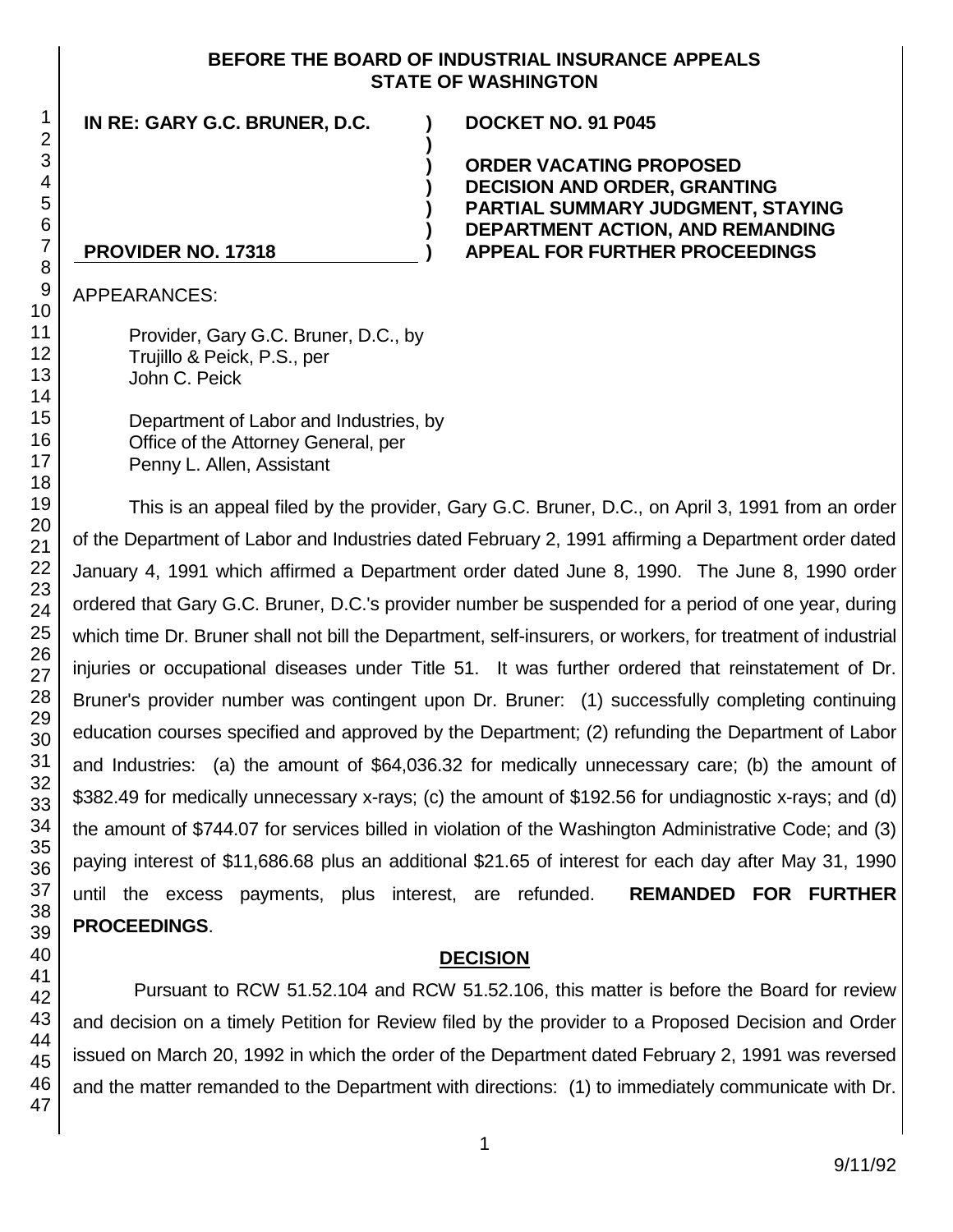Bruner's patients and the community of self-insured employers and representatives that its letter of April 1, 1991 is rescinded and that if otherwise eligible for continuation of his services, the claimantpatients may continue to receive care by Dr. Bruner, and that the Department will pay for such services; and (2) to further consider this matter solely within the parameters of those provisions of the Washington Administrative Code which were in effect between January 28, 1986 and October 29, 1989, and to take such further action as may be authorized and required by law.

The Proposed Decision and Order was issued in response to Dr. Bruner's motion for summary judgment. We have reviewed Dr. Bruner's motion for summary judgment, together with supporting memoranda, affidavits, and exhibits, as well as the argument presented on the summary judgment, in the transcript dated January 7, 1992. Additionally, we have reviewed the memoranda supplied by the Department, together with its supporting affidavits, exhibits, and the oral argument in the transcript dated January 7, 1992.

Dr. Bruner raises a number of issues in his motion for summary judgment. Since we believe several of these issues can be resolved by summary judgment, we are granting a partial summary judgment and remanding this matter to the hearing process with instructions to conduct further proceedings in accordance with this decision.

Initially, we are confronted with the issue regarding the timeliness of the appeal filed by Dr. Bruner. The appeal was filed on April 3, 1991 from a Department order dated February 2, 1991. The Department order of February 2, 1991 contains language indicating that any appeal to the order must be filed in writing with the Board of Industrial Insurance Appeals within sixty days of the receipt of the order. The appeal was filed on the sixtieth day following the date of the Department order. While the facts associated with the filing of this appeal are not in dispute, the law is. RCW 51.52.050 provides:

> That a Department order or decision making demand, whether with or without penalty, for repayment of sums paid to a provider of medical, dental, vocational, or other health services rendered to an industrially injured worker, shall state that such order or decision shall become final within twenty days from the date the order or decision is communicated to the parties unless a written request for reconsideration is filed with the Department of Labor and Industries, Olympia, or an appeal is filed with the Board of Industrial Insurance Appeals, Olympia. (Emphasis added)

Since the Department order dated February 2, 1991 is an order making demand for repayment of sums paid to a "provider", it should have indicated that an appeal must be filed within twenty days of its receipt. RCW 51.52.060. As the Industrial Insurance Act requires that an appeal by a provider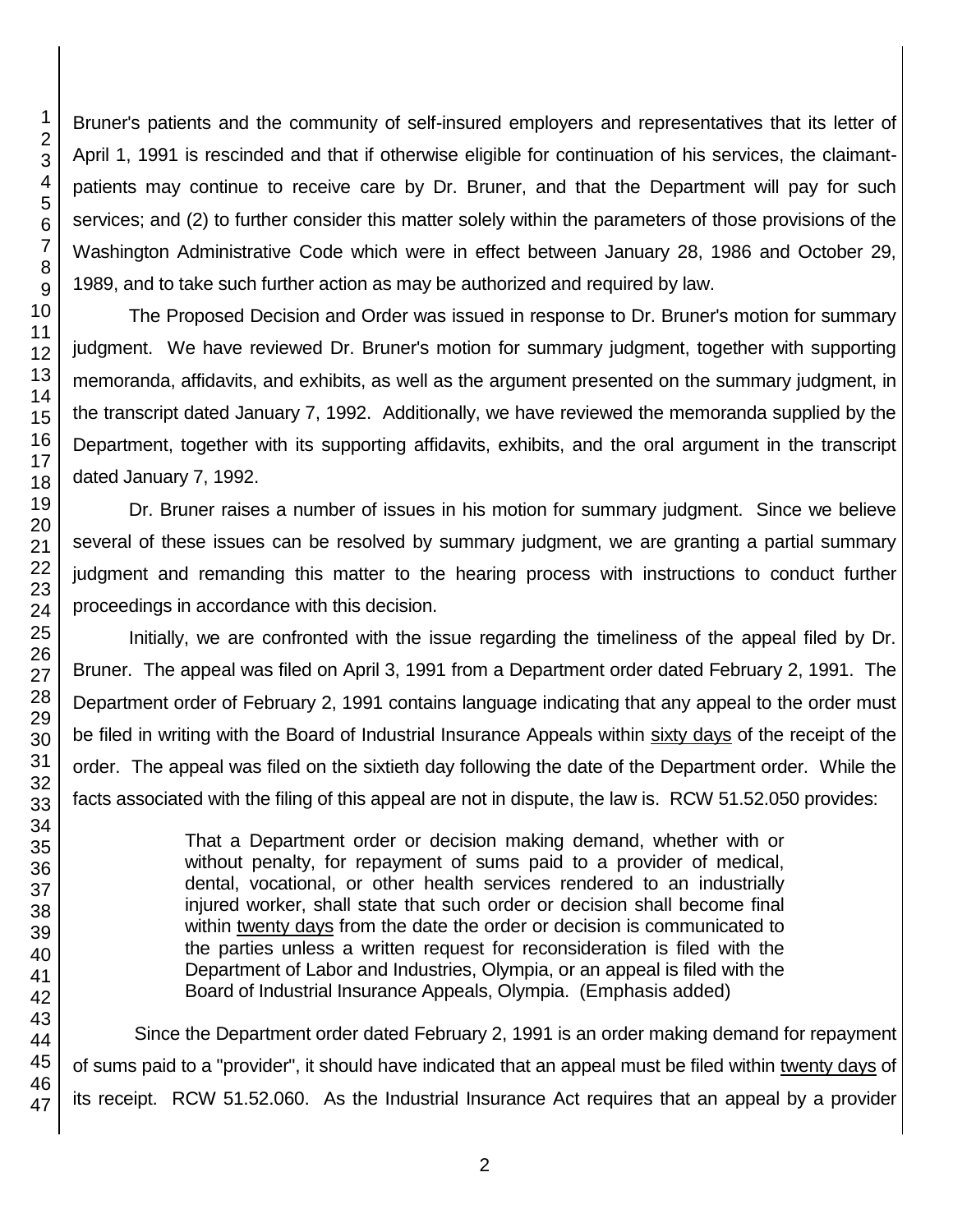must be filed within twenty days of the date of communication of an order making a demand for repayment, there is a jurisdictional question as to whether the appeal filed by Dr. Bruner on April 3, 1991 is timely and, consequently, whether this Board has jurisdiction to hear the merits of this appeal.

The Board has the inherent authority to determine whether we have jurisdiction over the issues raised in the appeal. Callahan v. Dep't of Labor & Indus., 10 Wn. App. 153, 516 P.2d 1073 (1973). The Board has the authority to correct clerical errors in Department orders and determine the Board's jurisdiction. Callahan v. Dep't of Labor & Indus., supra at 157.

In our opinion, RCW 51.52.050 mandates the use of specific language on Department orders, advising the parties of certain appeal rights. We view the incorrect language on the Department order of February 2, 1991, which sets forth a sixty day appeal period, as a clerical error. We can find no other rational explanation for such an error, since a clear reading of the statute requires the inclusion of notice of the twenty day appeal period on Department orders such as the one issued to Dr. Bruner.

Since the Department order involving Dr. Bruner contains a clerical error which incorrectly advises Dr. Bruner regarding the time period for filing an appeal, we exercise our inherent authority to correct the error and determine our jurisdiction.

In his affidavit in support of summary judgment, Dr. Bruner asserts his reliance on the sixty day appeal language set forth in the Department order of February 2, 1991. We believe the affidavit of Dr. Bruner is sufficient to establish that he was misled to his prejudice in the preparation of his appeal. We believe that the incorrect language regarding the time period for filing an appeal with this Board, which is included in the Department order of February 2, 1991, may not operate as a bar to Dr. Bruner's appeal. We have previously held that when the Department fails to invoke the statutory language concerning appeal rights, that it may not use its failure to do so as a defense. In re Maid-For-You, BIIA Dec., 88 4843 (1990). Thus, because Dr. Bruner relied on the incorrect language in the Department order and complied with the terms thereof, the appeal filed by him on April 3, 1991 is timely.

The substantive issues raised in this appeal all stem from the Department order of February 2, 1991, which suspended Dr. Bruner's eligibility to provide medical care for injured workers under the Industrial Insurance Act, and sought to recover monies previously paid to Dr. Bruner for medical care. The Department conducted an audit of Dr. Bruner's treatment of injured workers. The audit encompassed review of his treatment during the period of January 28, 1986 through October 29, 1989, and resulted in the Department's operative order of June 8, 1990. We note that the affirmance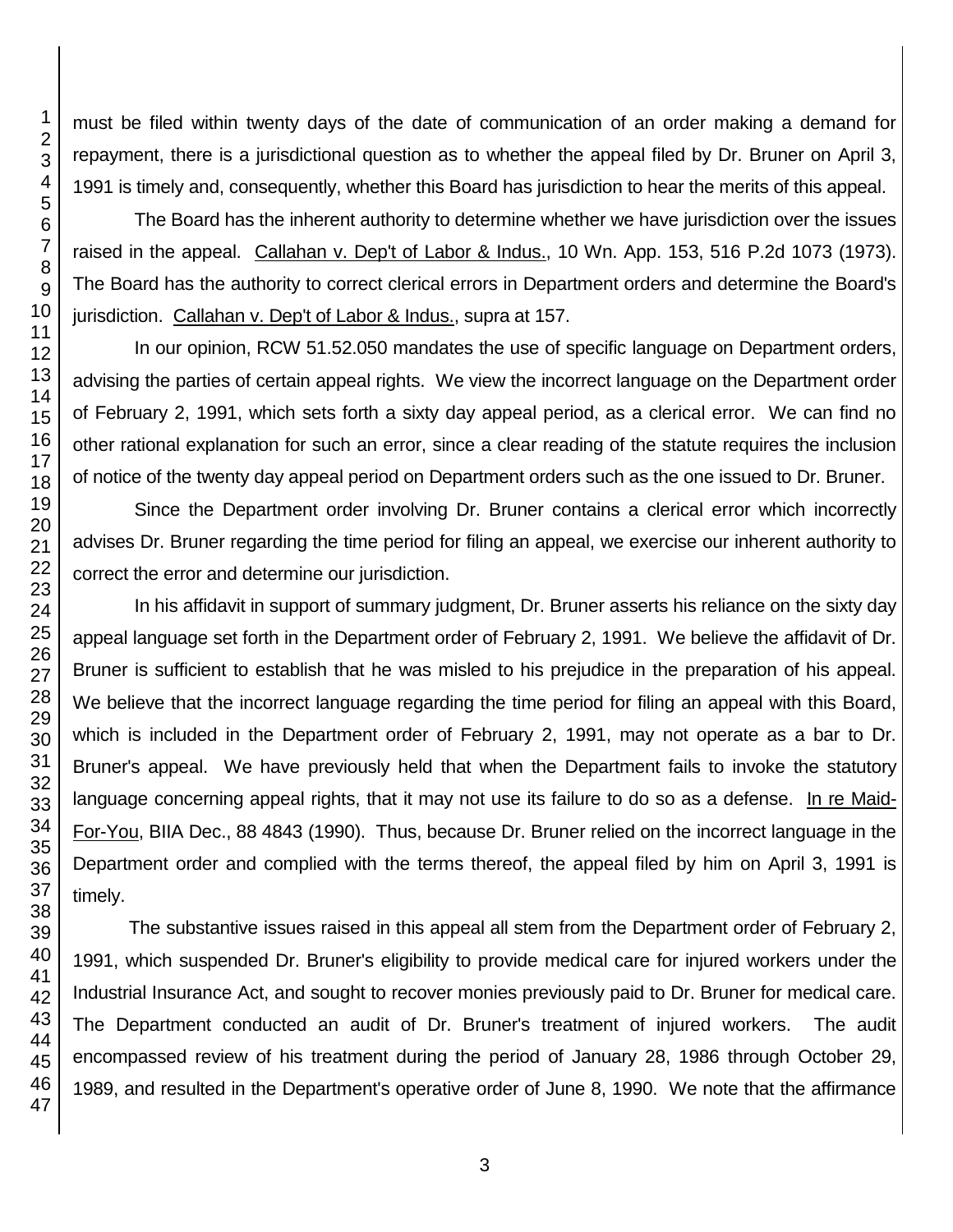of that order by the Department order of February 2, 1991 does not specifically cite to any authority for the audit or the authority to seek reimbursement.

Dr. Bruner, in his memorandum and motion for summary judgment, raises several issues regarding the applicability of various statutes and sections of the Washington Administrative Code used by the Department in conducting the audit. It appears that the Department has relied on the authority set forth in RCW 51.36.100 and RCW 51.36.110, as well as RCW 51.48.260 and WAC 296- 20-015, 296-20-02005, and 296-20-02010.

RCW 51.36.100, 51.36.110, and 51.48.260 were enacted by Laws of 1986, ch. 200, and were effective April 1, 1986.

WAC 296-20-015 was amended effective November 1, 1986, and was again amended effective March 5, 1990, when, for the first time, specific language was included providing for recoupment of payments to a provider and assessment of penalties.

WAC 296-20-02005, which requires the provider to maintain records subject to audit, was effective November 1, 1986.

WAC 296-20-02010, which provides for Department review of providers' patient and billing records, was originally promulgated and effective on November 1, 1986. This regulation was amended by order dated February 2, 1990, effective March 5, 1990.

The 1990 modification to WAC 296-20-02010 included a change in Section 1. The 1986 provision recited that "in order to ensure that the industrially injured worker receives the services paid for by the state of Washington, the Department of Labor and Industries conducts audits, . . ." The 1990 provision states that "the Department may review providers' patient and billing records to ensure workers are receiving proper and necessary medical care and to ensure providers' compliance with the Department's medical aid rules, fee schedules, and policies."

Since the audit period involving Dr. Bruner spans a time period from the effective date of RCW 51.36.100, RCW 51.36.110, and RCW 51.48.260, through and beyond the effective date of the latest revisions of WAC 296-20-015 and WAC 296-20-02010, the issue is raised regarding the application of the appropriate law to the audit period. We believe the Department is required to apply the law in effect during the time of the audit period.

Retrospective application of the statutes and administrative regulations is, as a general rule, not permissible. Statutory legislation and administrative rule making are presumed to operate prospectively, and not retrospectively. Bodine v. Dep't of Labor & Indus., 29 Wn.2d 879, 190 P.2d 89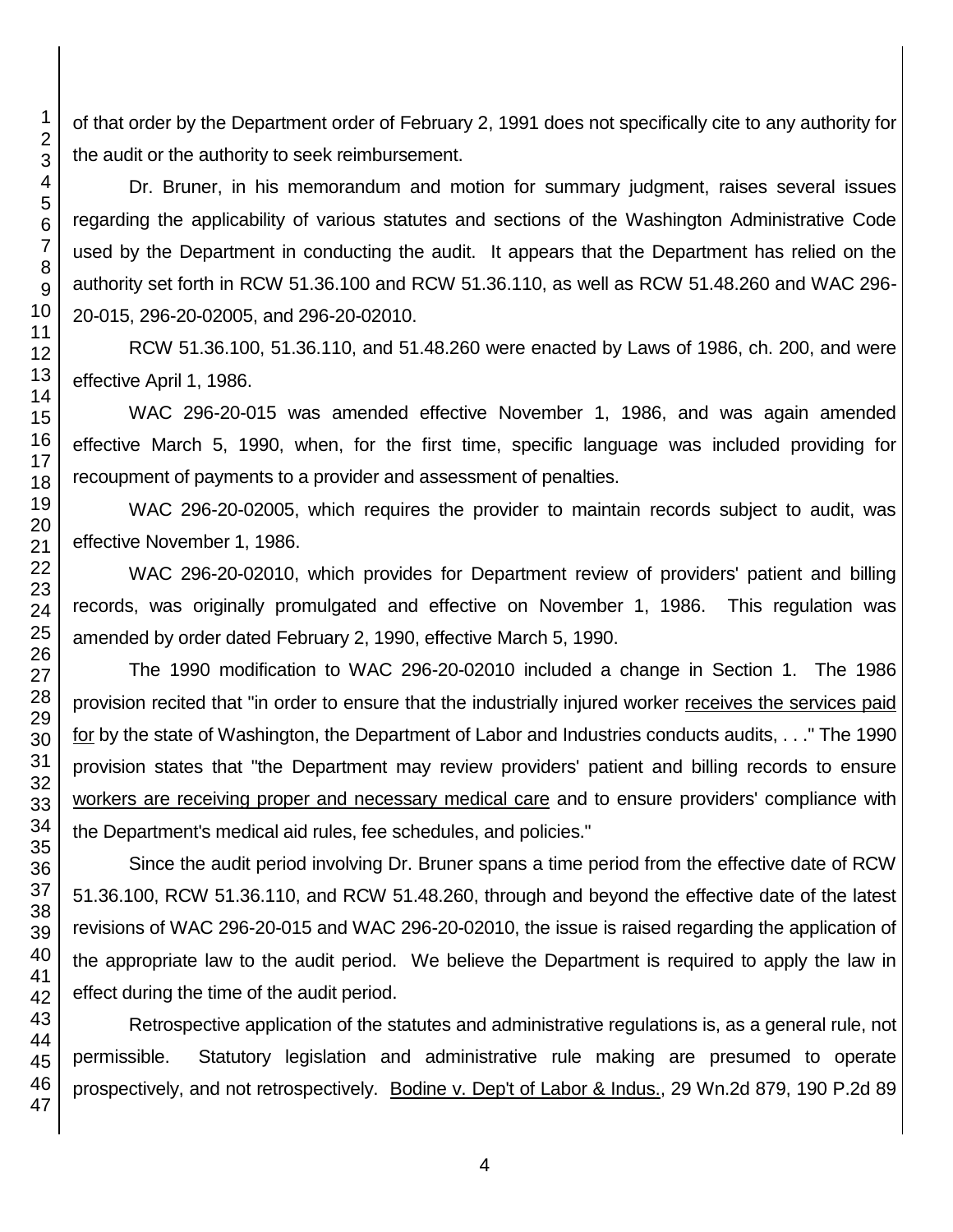(1948); Pape v. Dep't of Labor & Indus., 43 Wn.2d 736, 264 P.2d 241 (1953). In Pape, the court stated that:

> Laws may operate either prospectively or retrospectively, or both. A prospective law is one which is to operate in the future -- that is, is applicable only to cases arising after its enactment. A retrospective law is one which is made to operate upon some contract, or crime which existed before the passage of the law. [citation omitted] A retrospective law, in the legal sense, is one which takes away or impairs vested rights acquired in the existing laws, or creates a new obligation and imposes a new duty, or attaches a new disability, in respect to transactions or considerations already past. [citation omitted]

> The question whether a statute operates retrospectively, or prospectively only, is one of legislative intent. In determining such intent, the courts have evolved a strict rule of construction against a retrospective operation, and indulge in the presumption that the legislature intended statutes or amendments thereto to operate prospectively only. [citation omitted] It is not necessary, however, that the statute expressly state that it shall operate retrospectively, if such intention can be obtained from the purpose and method of its enactment.

Pape, at 740-741.

We concur with Dr. Bruner that the provisions of RCW 51.36.100, 51.36.110, and 51.48.260, as well as the administrative regulations based on these statutes, create new obligations and impose new duties on providers under the Industrial Insurance Act, and as such, they may operate prospectively only.

Our review of the legislative history indicates that the Department considered the enactment of RCW 51.36.100, 51.36.110, and 51.48.260 as necessary to provide the statutory authority to conduct audits of health care providers. See testimony of Taylor Dennen of the Department of Labor and Industries before the House Commerce and Labor Committee concerning Draft Bill Z 1167, January 15, 1986. This concern is also expressed in a Senate bill report for Senate Bill 4927 dated January 28, 1986.

By seeking the new authority to conduct the audits and recognizing the limitations to conduct such audits under the then existing law, it seems clear to us that the audit authority acquired through the enactment of Laws of 1986, ch. 200, was intended to give the Department the authority to affect the general rights afforded the providers under previous law. Thus, we believe RCW 51.36.100, RCW 51.36.110 and RCW 51.48.260, as well as the administrative provisions based on these legislative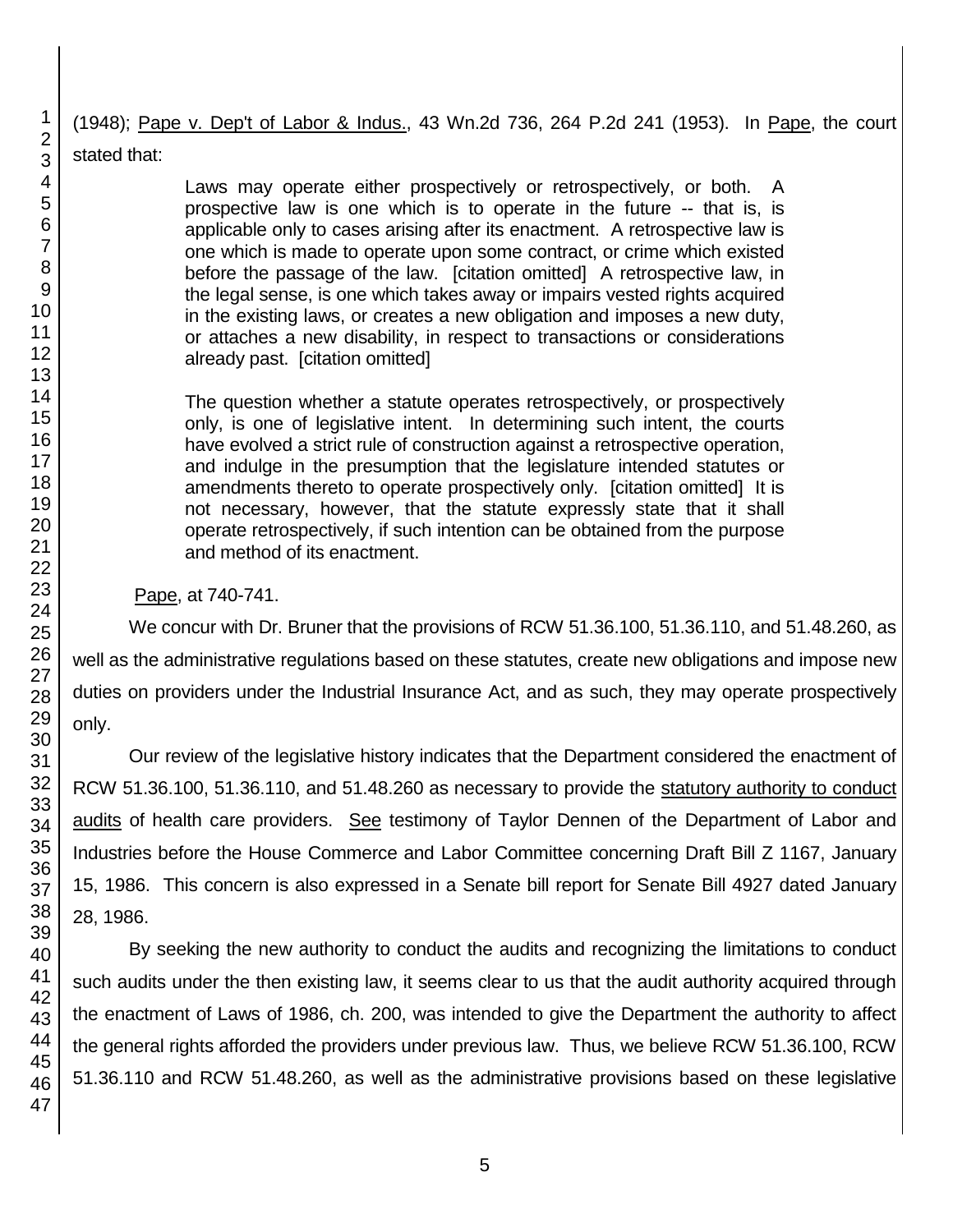enactments, are to apply prospectively only. We can find no indication of legislative intent that these provisions should apply retroactively. We are convinced the legislature actually intended that RCW 51.36.100, RCW 51.36.110, and RCW 51.48.260, were to operate prospectively only. Therefore, the Department may not apply these statutory provisions, or any administrative regulations based on these statutes, retroactively.

When this matter proceeds to hearings, the Department must support its order, based on the audit of Dr. Bruner, on statutory or administrative provisions in effect during the time of the audit. To the extent that the Department establishes that its actions in conducting the audit and gathering evidence were in accord with statutory and administrative provisions in effect during the time of the audit, the Department may, of course, proceed to present such evidence. In this regard, we specifically point out that RCW 51.36.100 and RCW 51.36.110, which provide the Department with specific authority to conduct audits and investigations of health care providers to determine whether their services were appropriate, and to enforce sanctions accordingly, were operative and in effect during the audit and review of Dr. Bruner's treatment practices. Furthermore, we note, the statutory standard, or test by which the adequacy and quality of treatment services are to be evaluated was also in effect during the audit and review, namely, that the treatment services must be "proper and necessary." RCW 51.36.010. This standard for health care services has been in effect ever since provisions for medical aid coverage were first added to the Act in 1917! Laws of 1917, ch. 28, § 5.

Dr. Bruner also argues that the Department's authority to recovery monies from a provider is limited to seeking repayment for services which were not provided or authorized.

RCW 51.48.260, enacted by Laws of 1986, ch. 200, § 3, and effective on April 1, 1986, provides:

> Any person, firm, corporation, partnership, association, agency, institution, or other legal entity, but not including an industrial injured recipient of health services, that, without intent to violate this chapter, obtains payments under Title 51 RCW to which such person or entity is not entitled, shall be liable for: (1) any excess payments received; and (2) interest on the amount of excess payments at the rate of one percent each month for the period from the date upon which payment was made to the date upon which repayment is made to the state.

In conducting the audit of Dr. Bruner's care of injured workers, the Department conducted a "peer review" to determine which of the services provided by Dr. Bruner to injured workers were, or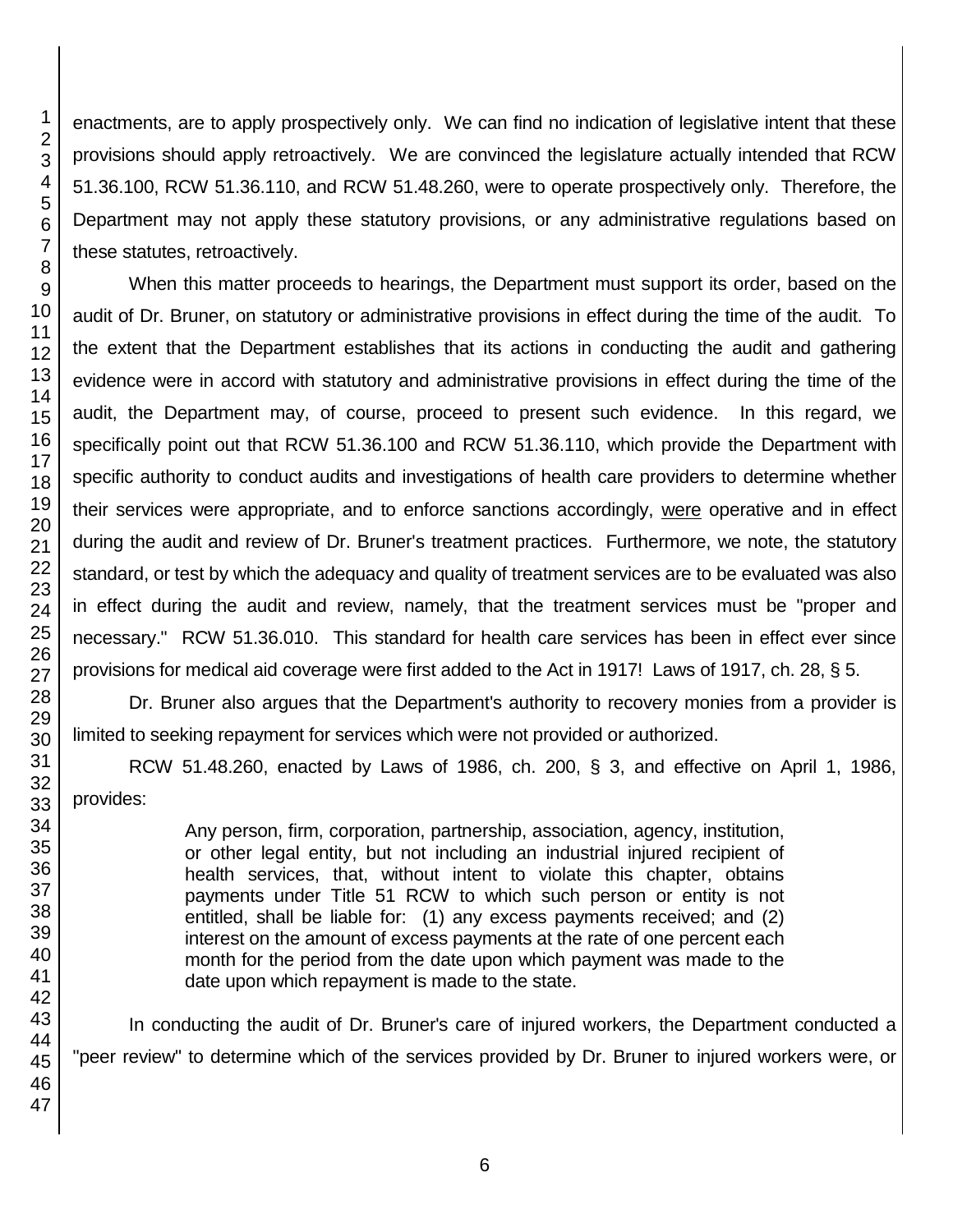47

were not, medically proper and necessary. The peer review consisted of a group or team of other chiropractors who would review selected records of Dr. Bruner's patients.

The Department modified WAC 296-20-01002 by order dated June 25, 1990, effective August

1, 1990, by adding a definition of the term "medically necessary" as:

Those health services are medically necessary which, in the opinion of the director or his or her designee, are:

(a) Proper and necessary for the diagnosis and curative or rehabilitative treatment of an accepted condition

(b) Reflective of accepted standards of good practice within the scope of the provider's license or certification

(c) Not delivered primarily for the convenience of the claimant, the claimant's attending doctor, or any other provider and

(d) Provided at the least cost and at the least intensive setting of care consistent with the other provisions of this definition.

In no case shall services which are inappropriate to the accepted condition or which present hazards in excess of the expected medical benefits be considered medically necessary. Services which are controversial, obsolete, experimental, or investigational, are presumed not to be medically necessary, and shall be authorized only as provided in WAC 296-20-03002(6).

Since this regulatory definition was not effective until August 1, 1990, it does not apply to the audit of Dr. Bruner's treatment services, which covered the period from January 1986 through October 1989, and based on which the Department's operative order was entered on June 8, 1990.

The peer review conducted by the Department consisted of a review of the medical records and billings on selected cases involving injured workers as opposed to all of Dr. Bruner's patients generally. These peer reviews in essence consisted of an after-the-fact review of the care rendered by Dr. Bruner. The peer reviews were not conducted on cases involving ongoing care by Dr. Bruner. Rather, they were conducted to determine the status of care given in the past with the advantage of hindsight. Those services which were provided but not considered "medically necessary" by the peer review group and for which Dr. Bruner had already been paid, form the basis for the decision that Dr. Bruner repay certain monies demanded by the order of June 8, 1990; specifically, the amount of \$64,036.32 for "medically unnecessary" care, and the amount of \$382.49 for "medically unnecessary" x-rays. In other words, the Department contends that, under RCW 51.48.260, Dr. Bruner was liable for these "excess payments received" with interest.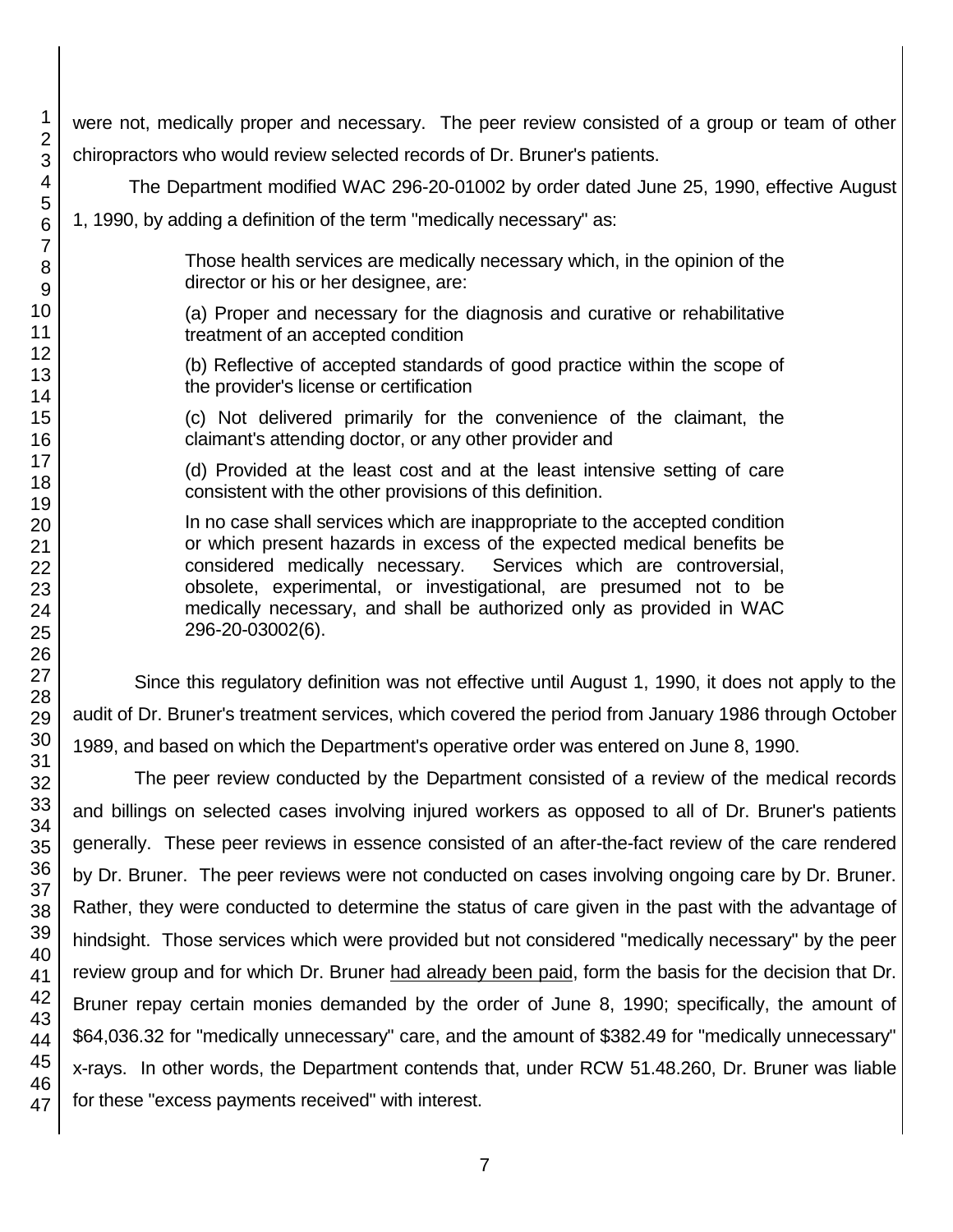Dr. Bruner questions the Department's authority to use this form of retroactive peer review to determine his entitlement to payments which had already been approved and paid by the Department.

Crucial to a determination of the extent to which the Department had the authority to seek recoupment for alleged overpayment for past services is the scope of the term "is not entitled" contained in RCW 51.48.260. If Dr. Bruner was "not entitled" to the monies received for medical care previously rendered and paid for by the Department, then he is liable under RCW 51.48.260 for the excess payments received together with interest.

Peer review of medical services provided to injured workers is a logical part of the Department's authority in ongoing management of claims of injured workers. However, we do not believe that "not entitled", as it is used in RCW 51.48.260, is intended to apply to services which were provided to the injured worker and had been correctly billed, which were reviewed and approved by the Department, and for which payment was made to the provider. RCW 51.04.030. Such after-the-fact review, conducted considerably after the services were provided, for the purpose of recovering monies which the Department had previously determined were properly payable, seems to us an unwarranted extension of the intent of RCW 51.48.260. We believe the Department's utilization of this after-the-fact peer review in order to recover money already paid for previously authorized medical care may only encourage the Department to shirk its responsibility to properly manage the claims of injured workers and monitor the health care provider at the time the services are provided! An injured worker can take little solace in the fact that, several years after the treatment was provided, the Department may determine that the care was not "medically proper or necessary" after all! The fact that the Department may later try to recover the monies from the provider does little to alleviate the potential suffering of the worker resulting from past treatment that may have been medically unnecessary or improper.

Additionally, we note that performance of after-the-fact peer reviews, with the primary purpose appearing to be to recover monies for past services which had already been approved and paid, may discourage many health care providers from delivering care to injured workers, since the provider could never rely on the past payments as being final. The provider would realize that all treatment decisions could be second-guessed at a time far in the future, and recoupment then demanded.

The Department has a prime responsibility under our Industrial Insurance Act to properly administer the claims of injured workers, including supervision of prompt, efficient, and quality care and treatment. RCW 51.04.020(4), and RCW 51.04.030. Under the latter statute, once the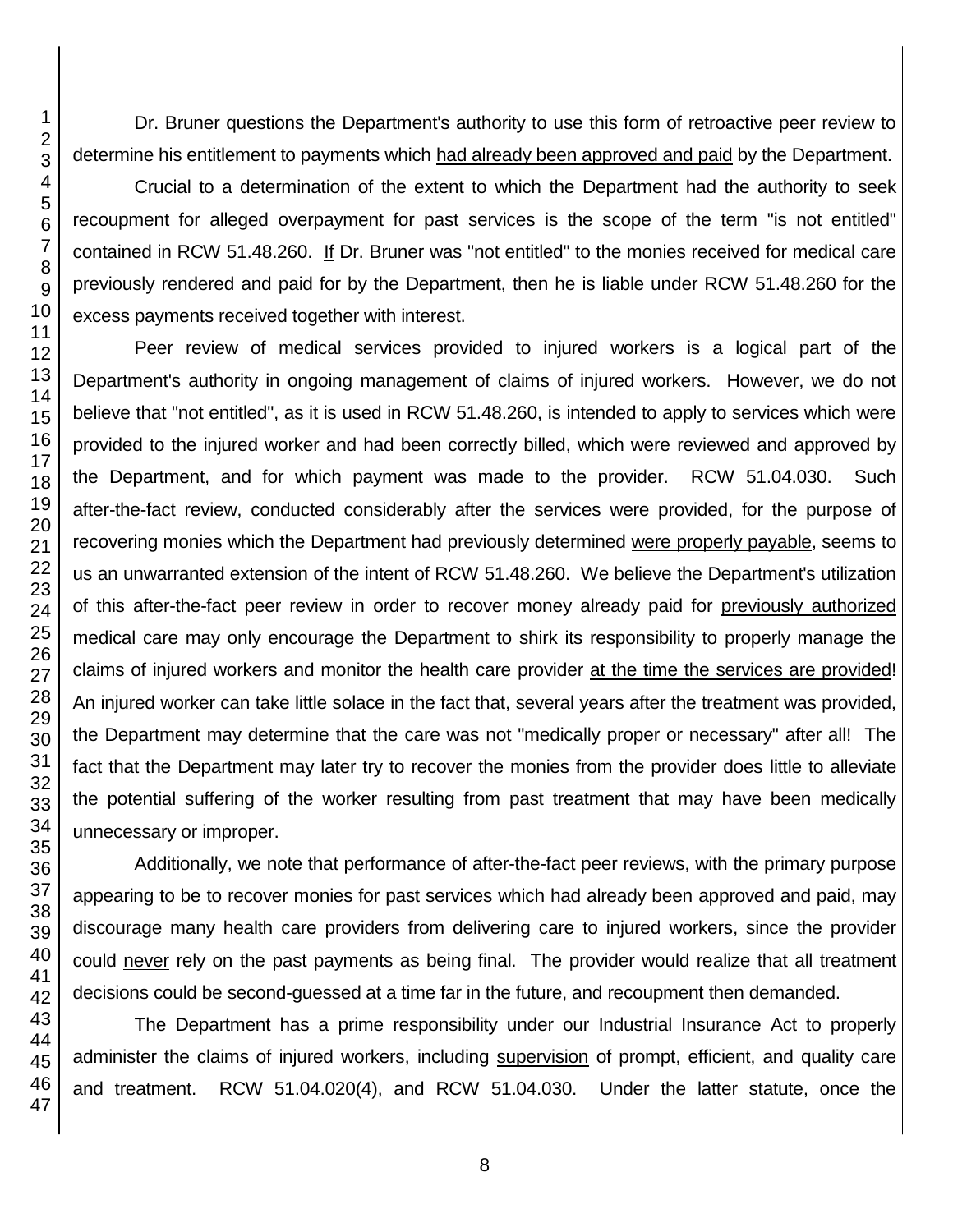Department receives billings for care and treatment of injured workers, determines that the charges for the listed services were correctly submitted by the health care provider, and approves and pays for the services as being in conformity with the medical aid rules and fee schedules, the Department has thereby effectively determined that the provider was "entitled to" the payments. The Department may not then seek recoupment of such payments at any time it so decides in the future, absent clear authority from the legislature. We do not think RCW 51.48.260 provides such authority.

We have no doubt that the Department has the authority to conduct audits and investigations of health care providers in order to accomplish the purposes specifically set forth in RCW 51.36.100 and RCW 51.36.110, including the kind of evaluation and peer review as was done here. RCW 51.36.110 gives such specific authority to the Department, and furthermore provides for specific sanctions of approval or denial of applications to participate as a provider, or termination or suspension of the eligibility of a provider to continue to provide services to injured workers. Audit and investigation of a provider's past practices, including utilization of a peer review group as was done here, can certainly give probative evidence as to whether or not a provider was giving proper and necessary treatment, and if not, whether he should be terminated or suspended from giving any further care to injured workers. In other words, if, based on past practices, a "bad apple" is found, get it out of the barrel of good apples. But peer review, for purposes of insuring quality of care for injured workers, is not primarily for obtaining reimbursement of monies previously paid out to improve the State Fund's financial bottom line, nor should it be perceived as such.

On remand to hearings, the evidence involving the issue of recoupment of past monies paid should first address whether the services in question were actually provided by Dr. Bruner. If they were provided, and were correctly billed, and the Department approved and paid for the services as being in conformity with the medical aid rules, per RCW 51.04.030, then the Department is precluded from recovering those monies. If, however, Dr. Bruner did not actually supply some billed treatment, or overcharged by improper procedure coding or description under the fee schedule, or double-billed, or submitted undiagnostic x-rays, or committed other violations of the medical aid billing or reporting requirements, he would be "not entitled" to those "excess payments received," and to that extent the Department has the authority to recover those funds under RCW 51.48.260, which of course was in effect during the audit period.

Dr. Bruner also seeks a stay of the Department order pending final resolution of the appeal before this Board. We previously addressed a similar request for an order staying the Department's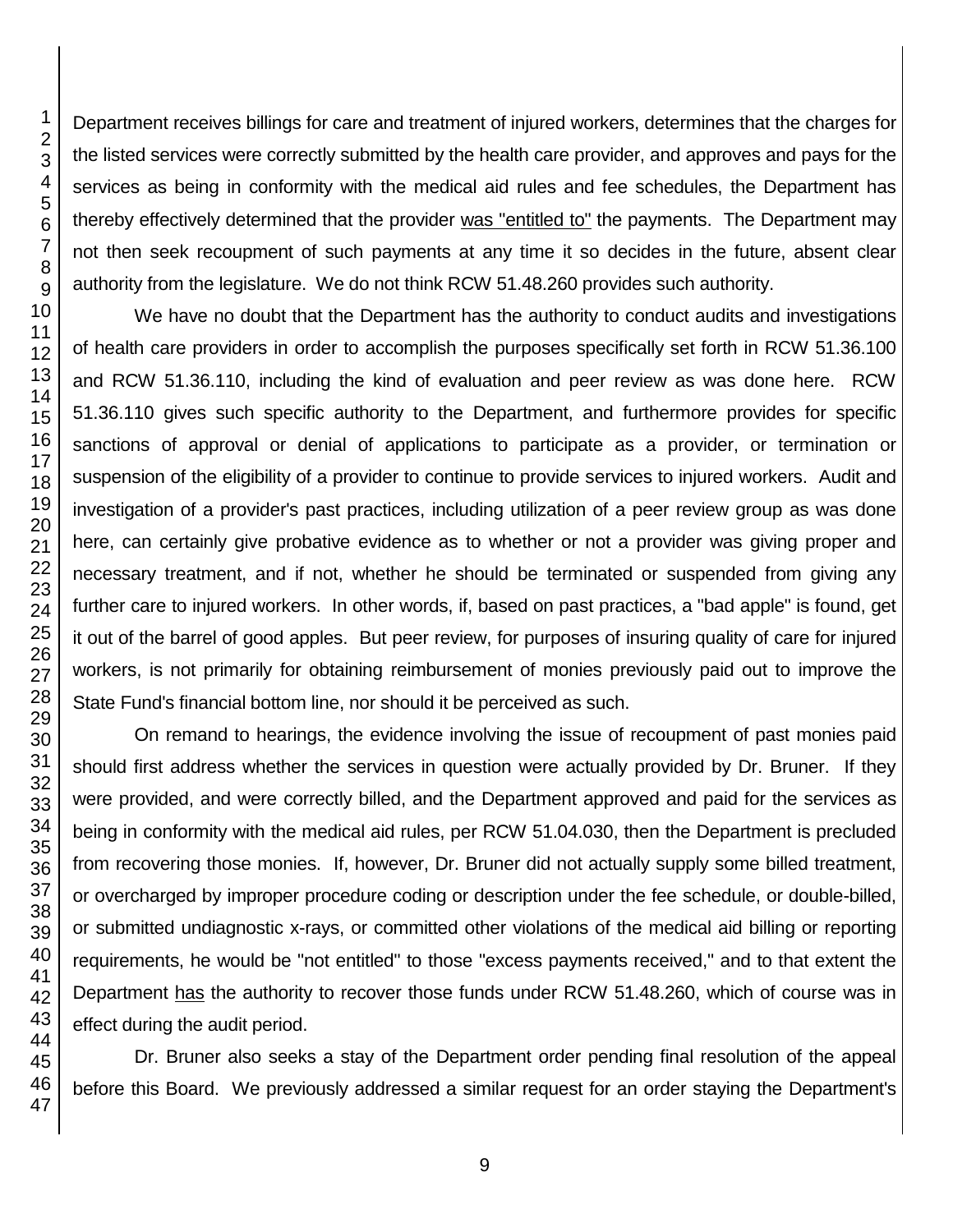order in In re Steven J. Zwiener, D.C., Dckt. No. 91 P001 (September 16, 1992). In Zwiener, we delineated our position regarding such a stay. In Zwiener, we determined that this Board has jurisdiction over any appealed action or decision of the Department relating to any phase of the administration of Title 51 RCW. Dr. Bruner has appealed the February 2, 1991 Department order to this Board and therefore it is not a final order. RCW 51.52.050 and .060. Dr. Bruner's appeal itself "necessarily suspends the order appealed from and stays further action pending a decision" by the Board. That has long been the law. State ex rel. Crabb v. Olinger, 191 Wash. 534, 538, 71 P.2d 545 (1937).

The appeal provisions of Chapter 51.52 RCW, and specifically RCW51.52.050 and .060, are designed to prevent the kind of harm which would occur to Dr. Bruner if the Department proceeded as if its orders were final and binding. The Department order of February 2, 1991 is stayed pending further decision of this Board.

The Department letters to Dr. Bruner's claimant-patients exceed the Department's statutory authority. The Department is directed to communicate in writing to each of the previously contacted claimant-patients of Dr. Bruner, stating that the letters are rescinded, and also stating that, if otherwise eligible for continuation of his services, the claimants may continue to receive proper, necessary, and authorized care by Dr. Bruner and the Department will pay for such services.

We do not believe the balance of the issues raised in the motion for summary judgment are appropriate for resolution by way of summary judgment. Many of the other issues require further factual foundations or involve issues of contested fact, and therefore we decline to take any further action with respect to the remaining issues raised in the motion for summary judgment.

There are two other issues that we would like to address, which have not been raised in the motion for summary judgment, but which we believe are appropriate in order to give direction to the parties and to our industrial appeals judge.

When this matter proceeds to hearing, it is proper to require the appealing party, Dr. Bruner, to proceed first in the presentation of evidence in his case-in-chief. RCW 51.52.050; WAC 263-12- 115(2). However, in any proceeding before the Board, the parties are free to present evidence out of turn or in any other manner, as long as this is agreeable to each of them, under the supervision and approval of the industrial appeals judge assigned to conduct the evidentiary hearings. In the absence of some stipulation to present evidence in a different order, however, the burden is always on the appealing party to go forward with the evidence necessary to support the appeal! In Dr. Bruner's case,